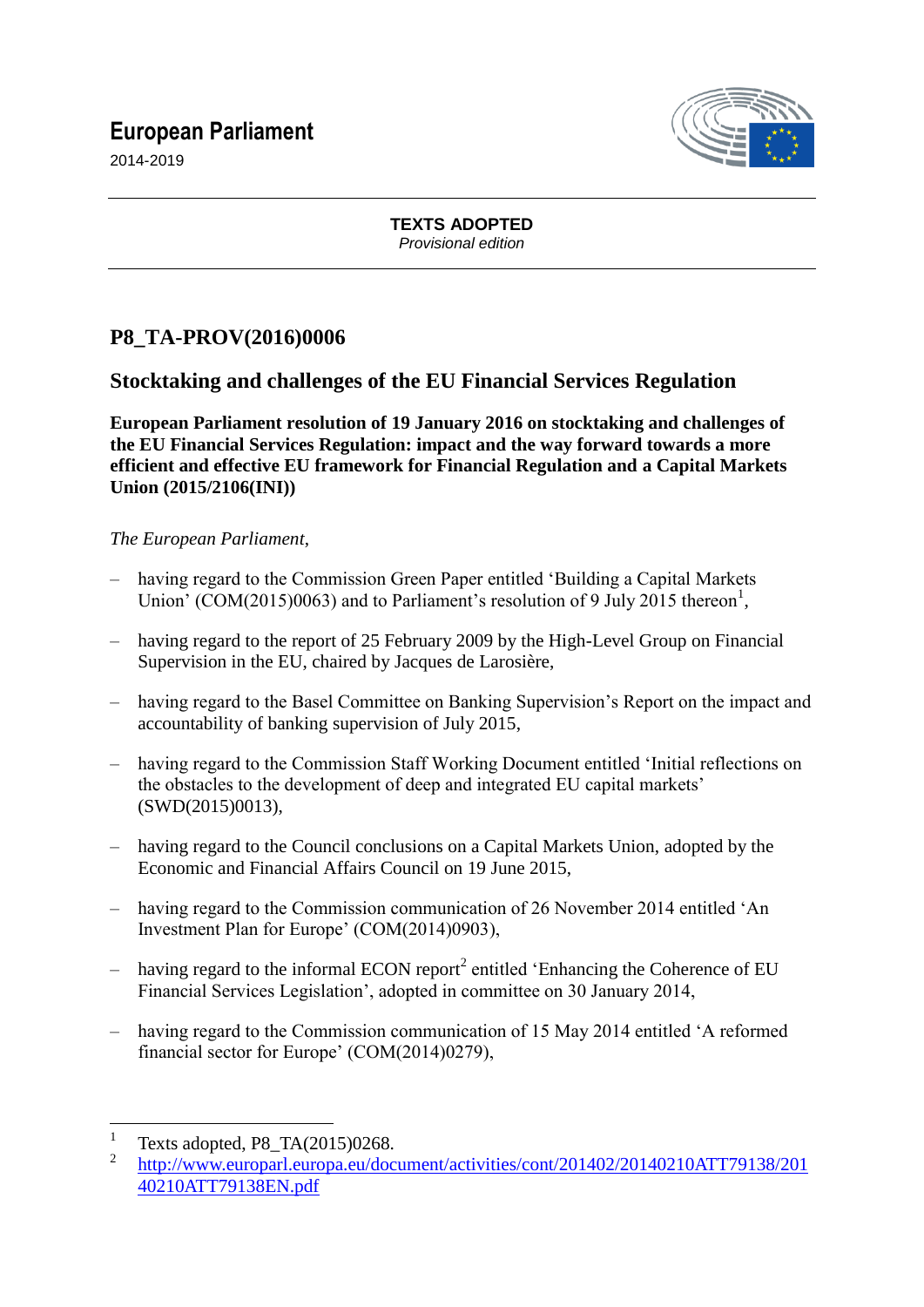- having regard to the Commission Staff Working Document 'Economic Review of the Financial Regulation Agenda' (SWD(2014)0158),
- having regard to its resolution of 11 March 2014 on the European System of Financial Supervision (ESFS) Review<sup>1</sup>,
- having regard to the Commission report on the mission and organisation of the European Systemic Risk Board (ESRB) (COM(2014)0508),
- having regard to the Commission report on the operation of the European Supervisory Authorities (ESAs) and the European System of Financial Supervision (ESFS) (COM(2014)0509),
- having regard to its resolution of 26 February 2014 on long-term financing of the European economy<sup>2</sup>,
- having regard to the Commission communication of 27 March 2014 on 'Long-Term Financing of the European Economy' (COM(2014)0168),
- having regard to the Commission communication of 19 May 2015 entitled 'Better regulation for better results – An EU agenda' (COM(2015)0215),
- having regard to the Commission communication of 19 May 2015 entitled 'Proposal for an Interinstitutional Agreement on Better Regulation' (COM(2015)0216),
- having regard to the European Systemic Risk Board report on the regulatory treatment of sovereign exposures of March 2015<sup>3</sup>,
- having regard to the UK Parliamentary Commission for Banking Standards' final report 'Changing banking for good',
- having regard to Rule 52 of its Rules of Procedure,
- having regard to the report of the Committee on Economic and Monetary Affairs and the opinion of the Committee on Industry, Research and Energy (A8-0360/2015),
- A. whereas the financial crisis of 2007-2008 and its widespread negative impact were caused, inter alia, by a lack of application of appropriate, high-quality financial services regulation for increasingly complex markets and products; whereas in recent years an ambitious reform agenda for the EU financial sector has been launched to strengthen financial regulation and supervision, restore financial stability and make the financial system more resilient to shocks, limit risks to taxpayers and better serve the needs of investors and the funding needs of the real economy; whereas, while the outlook for growth in Europe has improved, full recovery has not yet been achieved;
- B. whereas profound changes have occurred, and are still ongoing, in all financial sectors, including banking, insurance, securities markets, investment funds and financial market infrastructure;

 $\frac{1}{1}$ Texts adopted, [P7\\_TA\(2014\)0202.](http://www.europarl.europa.eu/sides/getDoc.do?pubRef=-//EP//TEXT+TA+P7-TA-2014-0202+0+DOC+XML+V0//EN)

<sup>2</sup> Texts adopted, P7\_TA(2014)0161.

<sup>3</sup> [http://www.esrb.europa.eu/pub/pdf/other/esrbreportregulatorytreatmentsovereignexposure](http://www.esrb.europa.eu/pub/pdf/other/esrbreportregulatorytreatmentsovereignexposure%0bs032015.en.pdf?29664e3495a886d806863aac942fcdae) [s032015.en.pdf?29664e3495a886d806863aac942fcdae](http://www.esrb.europa.eu/pub/pdf/other/esrbreportregulatorytreatmentsovereignexposure%0bs032015.en.pdf?29664e3495a886d806863aac942fcdae)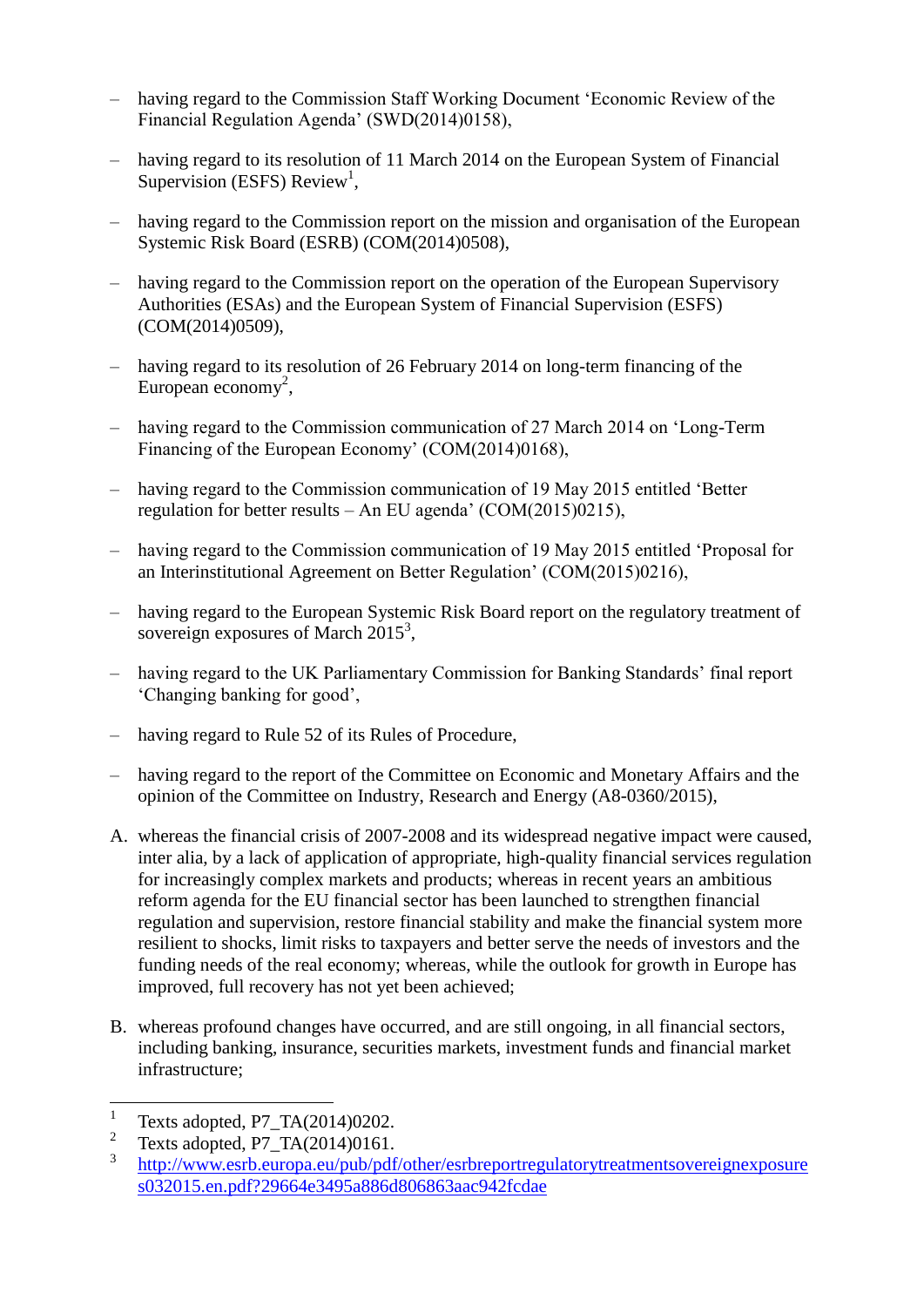- C. whereas the transposition and implementation of the financial regulatory reform is still ongoing and not yet completed, with a number of important reforms still due and many delegated and implementing acts in particular still to be finalised; whereas the situation in the banking and insurance sectors and the financial markets is marked by continual change and innovation, which means that the regulations governing these sectors have to undergo permanent evaluation with a view to ensuring proportionality and effectiveness and consequently continual adaptation of those regulations;
- D. whereas the capital market in the Union remains fragmented; whereas the Capital Markets Union (CMU) potentially offers a valuable framework to safeguard equal access to finance for SMEs throughout the EU and to promote innovative venues for market-based funding; whereas specific shortages of credit to SMEs and micro enterprises derive also from economic instability and a lack of targeted solutions for the real economy; whereas the capital-market-based context in the United States is often cited, but fundamentally differs from the banking-based EU context, and should not be copied or used as a template; whereas the CMU is a chance to strengthen capital markets in the EU as a complement to banking-based finance; whereas in the US, following the financial crisis, bank lending to corporates has developed stronger than capital markets based financing;

#### *Stocktaking and challenges for the current framework*

- 1. Notes that the Commission communication entitled 'A reformed financial sector for Europe' provides a first stocktake of the financial sector reforms but does not provide a full assessment and quantitative analysis of the overall effects and the interaction of the individual measures;
- 2. Welcomes the Commission's Investment Package, including the CMU; underlines the need for complementary non-bank financing of companies and furthermore that a core principle for building a CMU must be to place greater focus on the end-users of capital markets, i.e. companies and investors; stresses that an efficient and effective financial services framework ensuring financial stability is a prerequisite for increasing (long-term) investment and fostering growth in a competitive European economy; underlines the link between economic and financial stability; stresses further that reliable economic policies, effective structural reforms and sound budget policies pave the way for the health and growth potential of the real economy in the Member States and in the EU; acknowledges the important role that capital markets can play in addressing the financing needs of Member State economies;
- 3. Acknowledges the fact that the ongoing financial and debt crisis has led to unprecedented negative consequences, in particular for the real economy and taxpayers' money; recognises, in this context, the financial regulation agreed by the European institutions in the last five years, which has strengthened Europe's financial architecture for future crises; welcomes the Commission's CMU action plan; welcomes the Commission's inclusion of an effective level of consumer and investor protection as one of the principles underpinning the CMU;
- 4. Recognises the achievements of financial regulation in responding to the ramifications of the financial crisis; notes concerns about the increased complexity, reflected in the greater amount, detail and number of layers of regulation and supervision with requirements at international, European and national level; notes that complex regulation also reflects complex financial markets, including financial instruments, market infrastructure and institutions; underlines that overly complex regulation and tighter preconditions can affect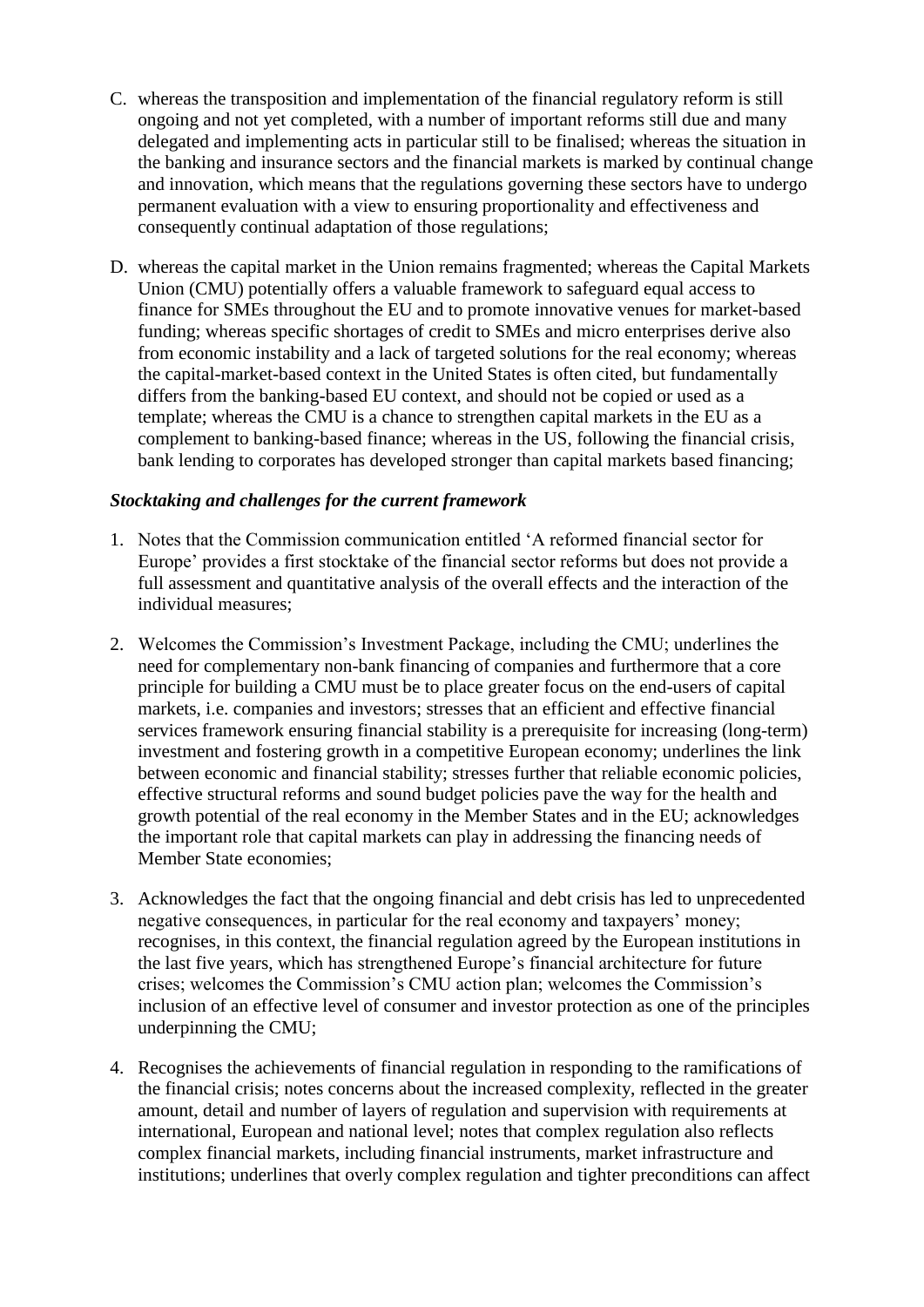investments negatively; believes that the complexity of regulation must also be addressed regarding its application to non-financial end-users of financial products; stresses the need for international regulatory cooperation in a global framework with improved cooperation and increased accountability;

- 5. Notes that a sound and robust CMU has to acknowledge the interdependencies with other financial sectors, explore additional market-based sources of funding for the real economy and be based first and foremost on well-established existing structures; stresses the need for a holistic view of EU financial services regulation in which the CMU contributes to complementing banking financing; calls for the CMU to reflect the perspective of consumers and investors, besides its orientation towards the financing of companies; to that end, the Commission should work closely with the ESRB, ESAs and National Competent Authorities to resolve any mismatches in approach that could risk undermining the objectives of the CMU; asks the Commission to use well-functioning best practices in order to develop a capital market for the whole Union;
- 6. Considers that legislation is not always the most appropriate policy response and that nonlegislative and market-based approaches should be duly taken into account;
- 7. Calls on the Commission to pursue an integrated approach in the CMU and pay attention to other policy agendas, such as the development of a digital single market and ongoing reforms in the field of company law and corporate governance; believes further that the Commission should take account of the latest technological developments; raises concerns, in this connection, of threats to cyber security and asks the Commission to ensure that this is an integrated dimension of the EU strategy;
- 8. Believes that effective and efficient EU financial services regulation should be coherent, consistent (also on a cross-sectoral basis), proportionate, non-duplicative and free of superfluous complexity and prevent legal uncertainty, regulatory arbitrage and high transaction costs; believes further that it should enable intermediaries to fulfil their role in channelling funding to the real economy, thereby facilitating its financing, serve savers and investors and effectively address risks to financial stability and to the taxpayer, preventing financial crises from reoccurring and acting as a shield against systemic risks; considers that it should support the deepening of the single market and focus on tangible goals that can be achieved better at European level, while leaving space for innovative financing with a local focus;
- 9. Expresses concern at the persistent problems concerning IBAN codes, which are still not considered valid for making direct debits from bank accounts domiciled in Member States other than that of the beneficiary;
- 10. Underlines the need to take stock of the financial services framework using a both quantitative and qualitative approach; notes that similar exercises are being undertaken in other jurisdictions, notably in the US; stresses that this stocktaking exercise should contribute to building better functioning financial markets serving the financing needs of the real economy, including by addressing loopholes, gaps, inconsistencies, incoherence and disproportionality, should not undermine the legislative achievements obtained so far, bearing in mind the requests made in review clauses as adopted in each specific legislative act, and without anticipating results should not be seen as an exercise leading to deregulation;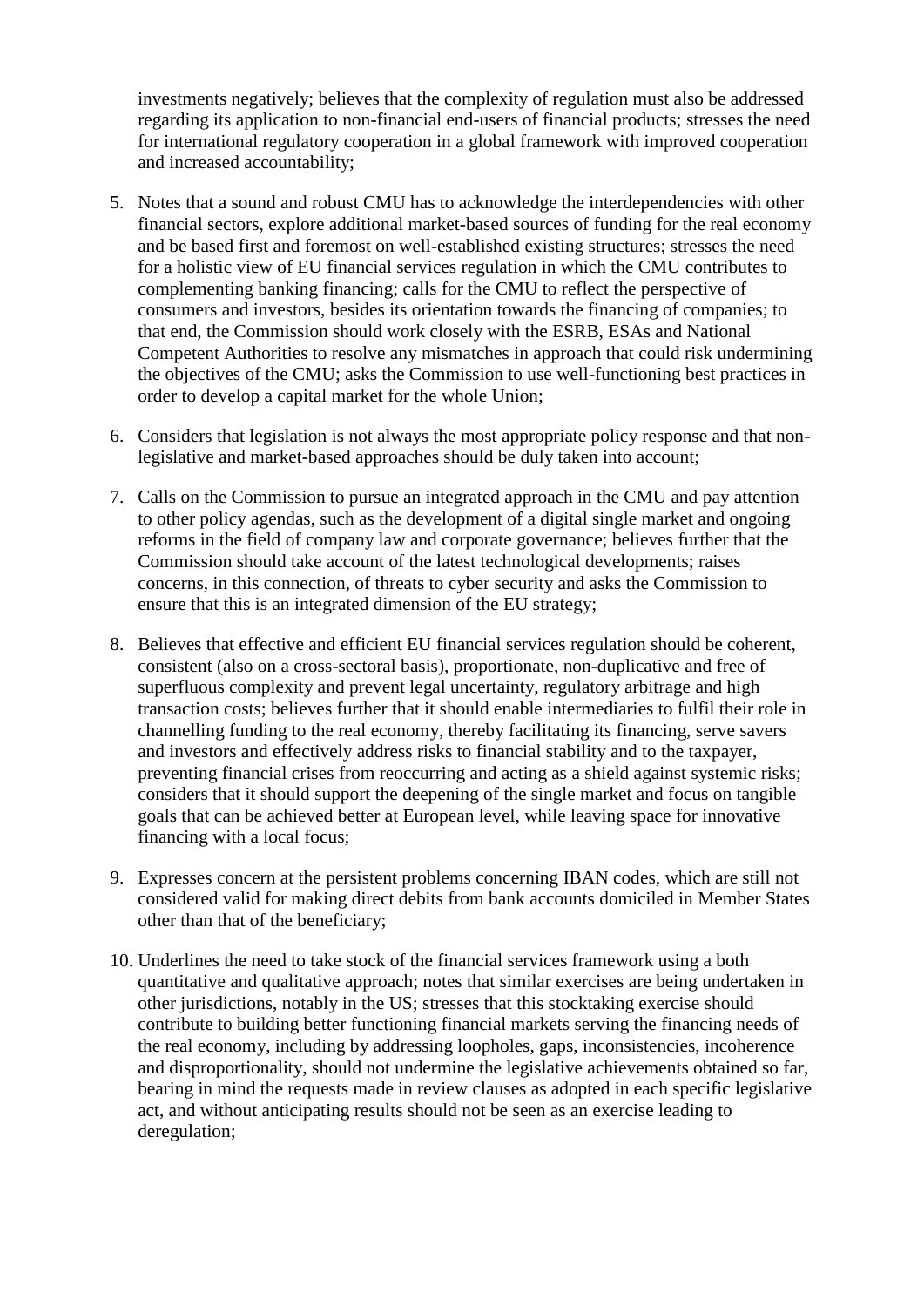- 11. Believes that a single market for financial services serves businesses, but ultimately has to benefit customers and investors; insists that numerous barriers and obstacles to crossborder access, marketing and investment remain and have to be analysed, addressed and overcome while maintaining the highest level of investor protection; recalls that reduced barriers to capital flows can only be safely predicted to enhance long-term growth prospects if the overall incentives for companies are set right; considers further the importance of a well-developed local ecosystem that enables smaller companies to attract capital for growth;
- 12. Believes that consumer protection does not necessarily entail large volumes of information and that the focus should rather be on the quality and comprehensibility of information enabling proper decision-making – information must be relevant, accurate, comparable, user-friendly, reliable and timely; is concerned that the multiplicity and complexity of customer information might not ultimately serve real customer needs; argues for a balance to be struck to provide consumers with the information they need to make informed choices, and to understand the risks involved, while not unnecessarily burdening businesses, especially SMEs; encourages further digitalisation of information; stresses that financial advisers and employees providing consumer advice at financial institutions should be given the training and time necessary to be able to serve customers in an accurate way; notes the importance of effective supervisory powers to intervene in the marketing of products where necessary; points to the need for a European initiative for more and better financial education by no later than the end of 2016, taking account of the specific needs of each Member State, also to ensure full awareness of the advantages and disadvantages of capital market investments; underlines also that financial education should be targeted towards SMEs, teaching them how to use capital markets; believes in the benefit of better transparency in order to enable companies, investors and consumers to understand the comparative costs and benefits of different services provided by market participants, but also notes that more transparency has to come with added value for customers or competent supervisors and be targeted towards the practical use of the information and data;
- 13. Highlights the benefits of asset diversification, both in terms of asset classes and asset origin, for allowing better risk diversification and matching investors' needs; emphasises that the purpose of prudential regulation is not to favour certain asset classes; calls for a risk-based approach to regulation, with the same rules being applied to the same risks, and which is complemented by other standardised measures; believes that a more granular categorisation of asset classes is appropriate, in particular by establishing categories such as infrastructure; recognises that infrastructure projects are not less risky per se and calls for appropriate prudential regulation; supports further research concerning risks and benefits of infrastructure, including the disclosure of the applied methodology, to be able to draw evidence-based conclusions;
- 14. Stresses the need for consistency in the risk-based approach, and thus also for reduced opportunities for regulatory arbitrage; stresses the need to break the link between sovereigns and banks at national level through full and consistent national implementation of the Bank Recovery and Resolution Directive (BRRD) and the Single Resolution Mechanism (SRM) and Single Resolution Fund (SRF) provisions; takes note of the contributions of the Basel Committee on Banking Supervision (BCBS) and the European Systemic Risk Board (ESRB) on sovereign debt exposure of banks, which include careful consideration of the next steps; stresses that policies should explicitly take into account the interactions between both individual and endogenous risk, in particular when financial institutions use the same regulator-approved standard risk models;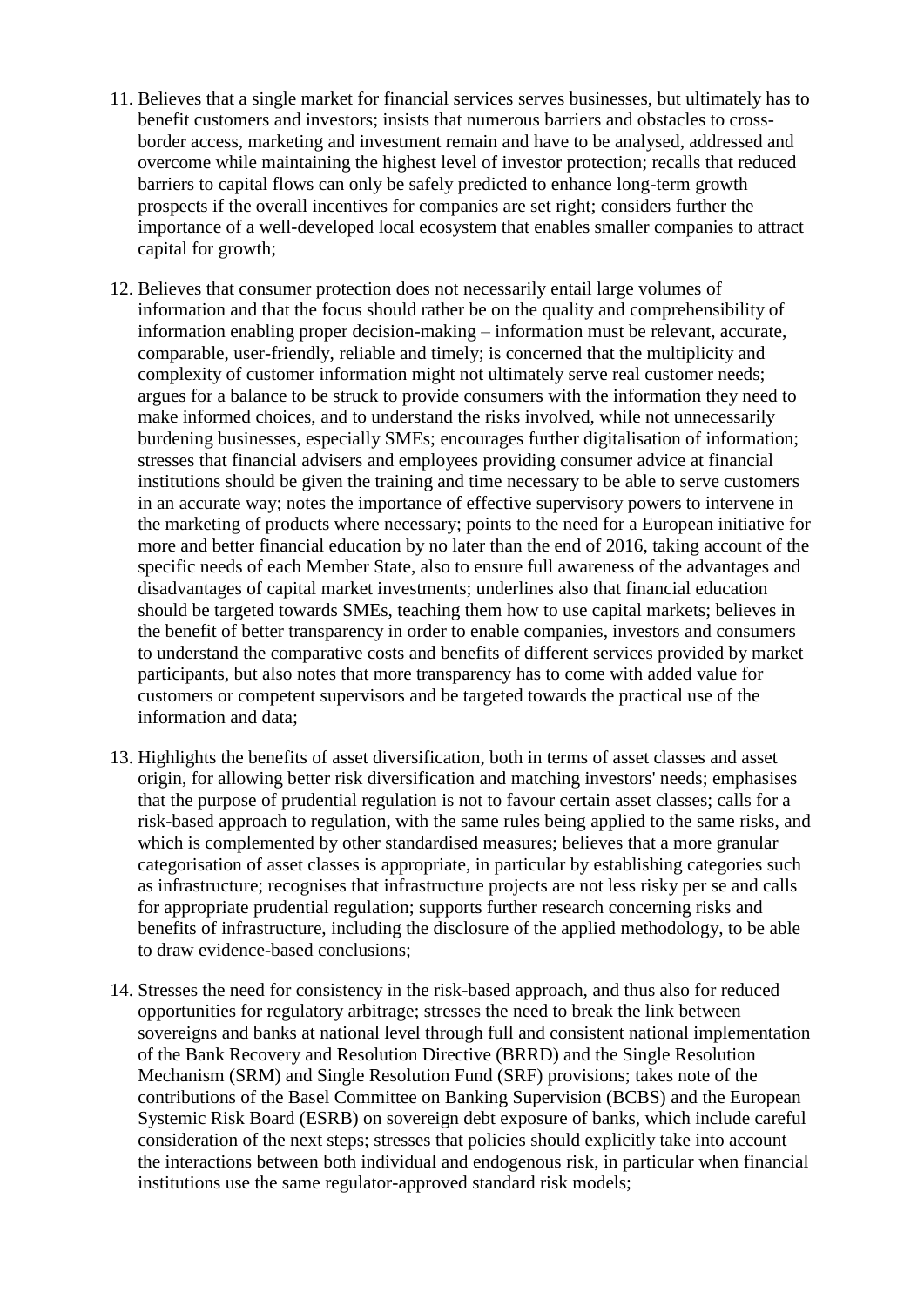- 15. Notes the possible unintended consequences of multiple capital, liquidity and leverage requirements on maturity transformation, the provision of long-term financing and market- and liquidity making, while recalling that the requirements were put in place as a response to the financial crisis; is concerned that the disproportionality of requirements might endanger the business model of small- and medium-sized banks and therefore have unintended consequences for the structure of the financial industry; calls on the Commission, in cooperation with the supervisors, to analyse these consequences for banking and insurance and possible complementarities as a matter of priority;
- 16. Expresses concern about the interaction between markets legislation and capital requirements where new entities have been brought into scope as regulated entities in the review of the Markets in Financial Instruments Directive (MiFID) but the Capital Requirements Regulation has not been calibrated to reflect more diverse types of firms;
- 17. Expresses concern that valid exemptions in the European Market Infrastructure Regulation (EMIR) for non-financial companies have been partly undone in the Capital Requirements Directive and Regulation with regard to the application of the Credit Valuation Adjustment (CVA) charge; calls on the Commission to better perform its role in ensuring consistency in policy approach and outcome across different legislative proposals;
- 18. Considers that specialised provisions in existing regulation for non-financial companies should be extended and made more proportionate so as to limit the administrative burden and not to reduce capital available to the economy for future investment; calls on the Commission, when reviewing EMIR, to respond to difficulties in applying complex regimes by simplifying procedures, but to continue to recognise the purpose of the exemption so as to ensure that non-financial companies are not burdened by legislation aimed at financial market participants;
- 19. Calls on the Commission, when reviewing EMIR, to examine the effect that lowering the quality of collateral accepted by central counterparties (CCPs) could have on the resilience of CCPs and to consider whether certain market participants such as pension funds should be permanently exempt from central clearing should their participation decrease the stability of the overall financial system due to alternative non-cash collateral being accepted;
- 20. Is concerned about the lack of available and attractive risk-appropriate (long-term) investments and cost-efficient and suitable savings products for consumers; reiterates the need for diversity in investor and consumer choices, as investor confidence is key to more investment; stresses that an environment must be fostered that stimulates financial product innovation, creating more diversity and benefits for the real economy and providing enhanced incentives for investments, and that may also contribute to the delivery of adequate, safe and sustainable pensions, such as, for example, the development of a Pan European Pension Product (PEPP),with a simple transparent design; calls on the ESAs to analyse and report, in compliance with their mandate, on consumer trends, in particular in relation to retail products;
- 21. Welcomes the diversity of business models; calls for the need to reflect this diversity in regulation and supervision fully taking into account the nature, size, riskiness and complexity of the entities under consideration, provided that the principles of fair competition and effective supervision are met; recalls that diversity in funding means is a strength;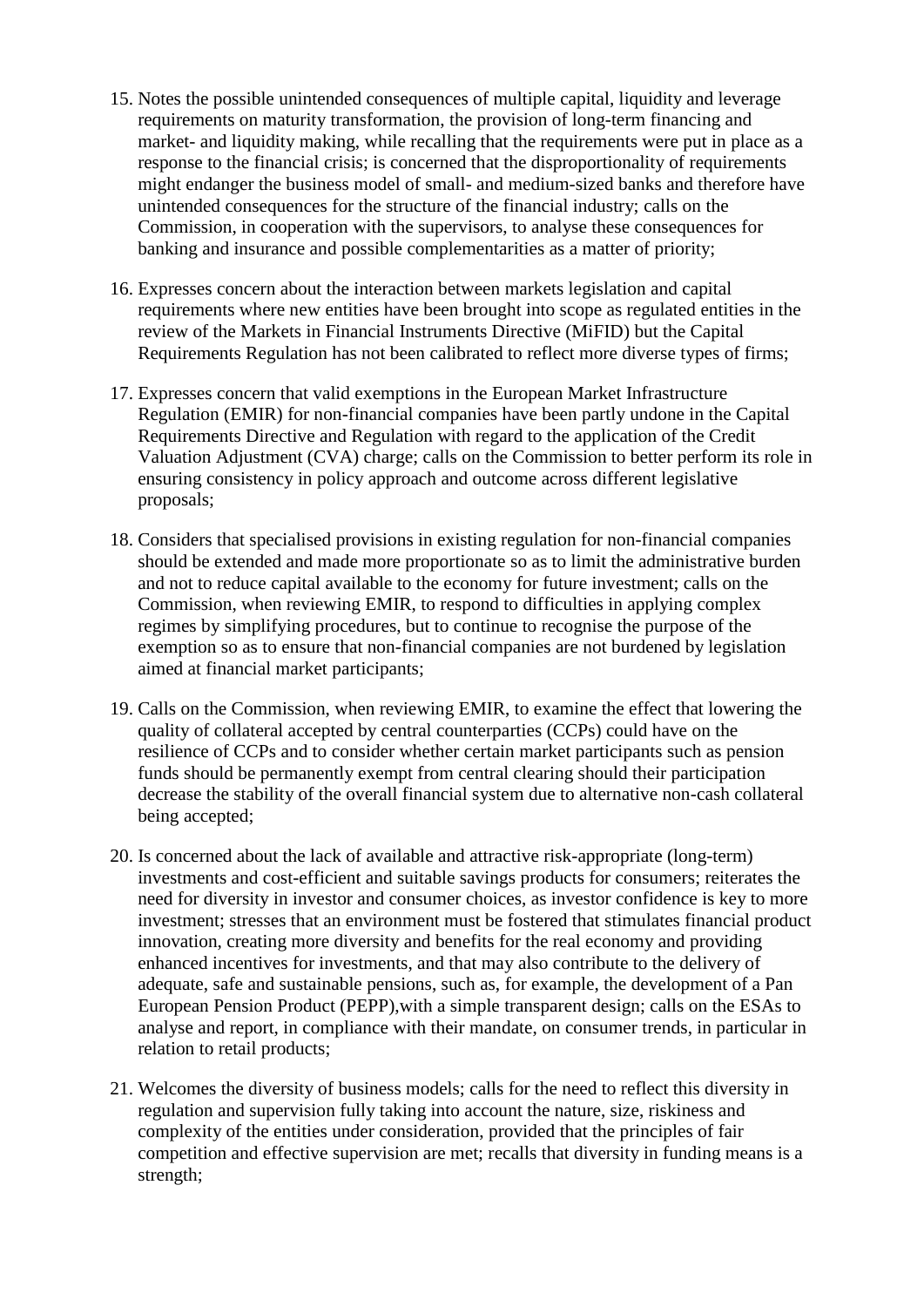- 22. Believes that a successful CMU should enable EU companies of all sizes and at different stages of growth to access EU capital markets in a user-friendly, efficient and low-cost manner; believes that regulation should not complicate listings and should not prevent non-listed companies from becoming listed; stresses the need for a streamlined primary market regulatory regime to facilitate raising funds while ensuring appropriate levels of protection for investors; underlines the potential of innovative market-based funding, in particular the opportunities of financial technologies, including crowdfunding and peer-topeer loans, and stresses the need to streamline the respective regulatory requirements; asks the Commission to give breathing space for the emergence of these new models and to explore and promote them, giving priority to their cross-border dimension and ensuring the reduction of market entry barriers; calls on the Commission to support those Member States with developing capital markets sectors through its Structural Reform Support Service;
- 23. Calls for an appropriate and clear-cut division of competences between EU and national level, bearing in mind that national supervisors have more knowledge of local market characteristics; highlights that the effectiveness of the Single Supervisory Mechanism (SSM), a level-playing field and transparency are to be ensured and that conflicts of interest between supervisory authorities and supervised entities are to be avoided; is concerned about the effect of a one-size-fits-all supervisory approach on entities that are smaller and primarily active at national level within the Single Supervisory Mechanism (SSM);
- 24. Notes the achievements in establishing a banking union and stresses its crucial role in addressing interdependencies between sovereign and bank risks and reducing systemic risks through joint action; takes note of the step-by-step completion of the banking union; stresses that full and timely implementation of the existing legislation is required; notes the discussions on a European Deposit Insurance Scheme (EDIS), on which Parliament will have its say as co-legislator; emphasises the aim of avoiding moral hazard, ensuring that the principle of liability remains a guiding theme; criticises the low sensitivity to risk in the calculation of contributions to the SRF; recognises the efforts to conclude the Regulation on Bank Structural Reform;
- 25. Underlines the need to implement and enforce the application of adopted legislation before any consideration is given to a substantial revision of this legislation; stresses that the rapid transposition into national law of Directive 2014/59/EU and the adequate funding and effectiveness of the SRM must be paramount, and therefore insists that the full implementation of these measures must be completed within the proper legislative framework; stresses in this connection the fundamental importance of cutting direct reciprocal links between state budgets and bank risks, which represent a major threat to financial stability; notes that, owing to the lack of rules for dealing with states that lose access to the financial markets through severe indebtedness, action is often taken too late, which may adversely affect financial stability;
- 26. Reiterates the need for a level playing field within the EU, including with regard to SSMsupervised banks and the banks of non-participating Member States, and encourages the full inclusion of non-euro Member States into the Banking Union, while recognising that certain elements currently provide for voluntary participation; calls on the Commission to ensure that the single market continues to be developed, while recognising national specificities; calls on the Commission to further pursue a strong approach, in terms of regulation and supervision, to 'parallel' or 'shadow banking' with the aim of mitigating systemic risks and improving transparency; welcomes the major steps achieved in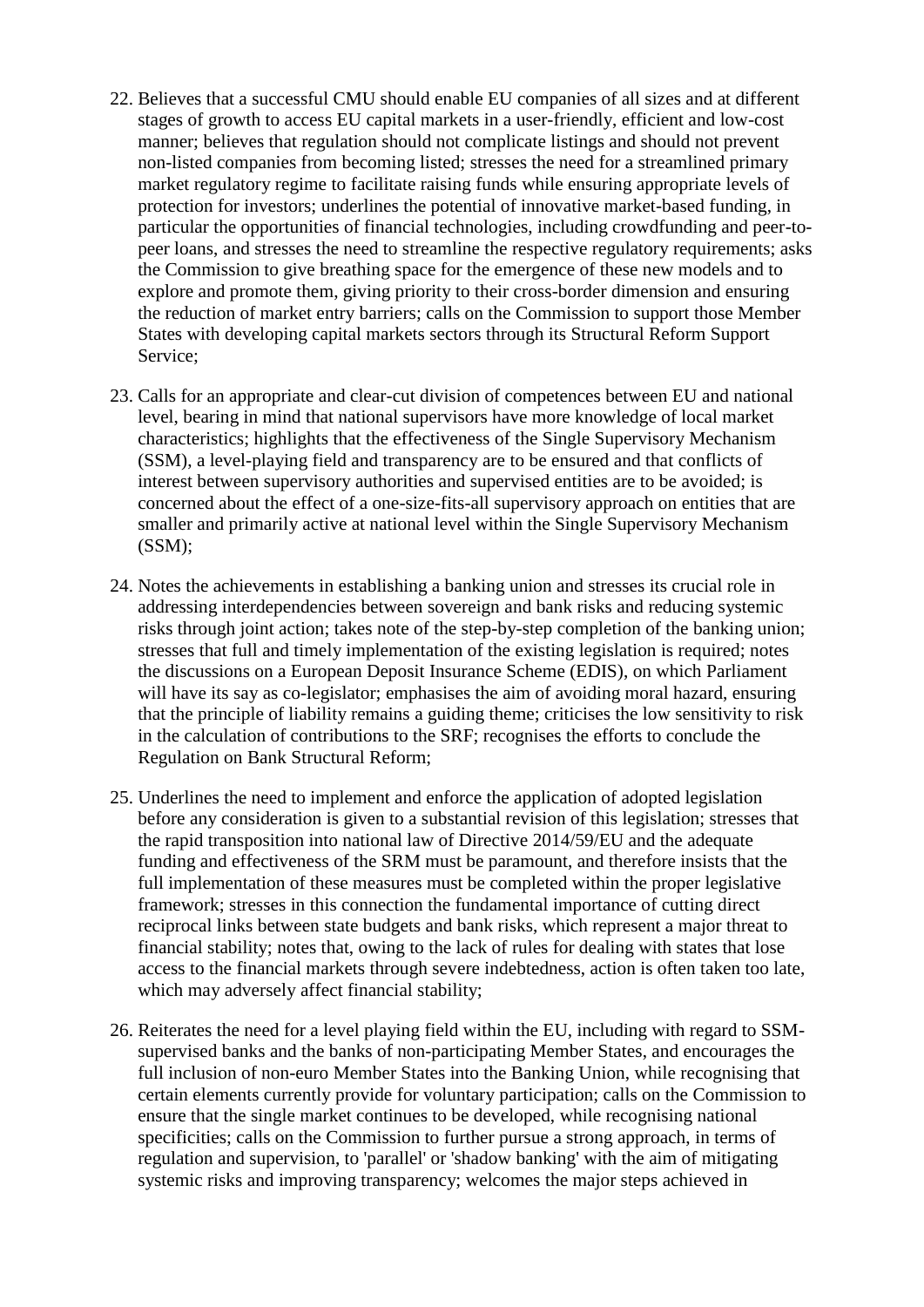European insurance regulation by the application of Solvency II, as of 1 January 2016, which has to be assessed and possibly developed further, while considering the international framework for global systemically important insurers;

- 27. Acknowledges the traditional reliance of SMEs on bank funding on account of their specific nature, different risk profiles and variety across Europe; calls on the Commission, in cooperation with the ESAs, the ECB and national authorities, to assess the sufficiency of SME funding, to analyse the obstacles to, and benefits of, the diversification of funding channels and how to enable banks and non-banks to increase SME funding, widening companies' choice among different methods of funding for different stages of their development; recalls the importance of tools such as the 'SME Supporting Factor'; suggests that the initiatives for improved SME funding should be expanded to start-ups, micro enterprises and mid-cap companies; highlights the potential of innovative and largely untapped venues for financing SMEs, including peer-to-peer lending, crowdfunding and private placement, and stresses the need to streamline the respective regulatory requirements;
- 28 Stresses the importance of rapidly implementing measures already adopted which accompany the objectives of the CMU; calls on the Commission and the Member States to make active use of the SME Growth Market category in future financial services regulation;
- 29. Believes that companies should have access to an appropriate choice of market types in the EU depending on their size, complexity and fund-raising ambitions, and stresses the need to have deeper, more integrated pan-European capital markets that are separate from, but compatible with, critically important regional local markets;
- 30. Welcomes the upcoming review of the Prospectus Directive; stresses that the review should be geared towards reducing costs and simplifying procedures for SMEs, while striking the right balance in terms of investor protection;
- 31. Recognises the ongoing efforts for establishing a more transparent securitisation market, ensuring high standards for the process, legal certainty and comparability across securitisation instruments; stresses the need to set up a data repository; emphasises that stringent requirements for underlying high-quality assets and calibrations according to the actual risk profile and the risk awareness of all participants in the securitisation markets are necessary, taking into account the riskiness of securitisation, in particular synthetic securitisation, as shown during the crisis, while recognising the differing experiences in the EU and the US; insists that retention requirements must not be lowered so as to avoid moral hazard; stresses the need to consider independent certification of compliance with qualifying criteria; calls on the Commission to conduct a thorough assessment of the risks and benefits of securitisation for SMEs, investors and financial stability and the marketability of securitisation instruments as a matter of priority, and to report to Parliament;
- 32. Believes that an approach aimed at greater standardisation of products and procedures may reduce complexity but also intensify concentration risks; is concerned about the danger that market participants may run in the same direction in the event of market stress, and calls for appropriate safeguards and supervision at the competent level with regard to the development of a quality securitisation market;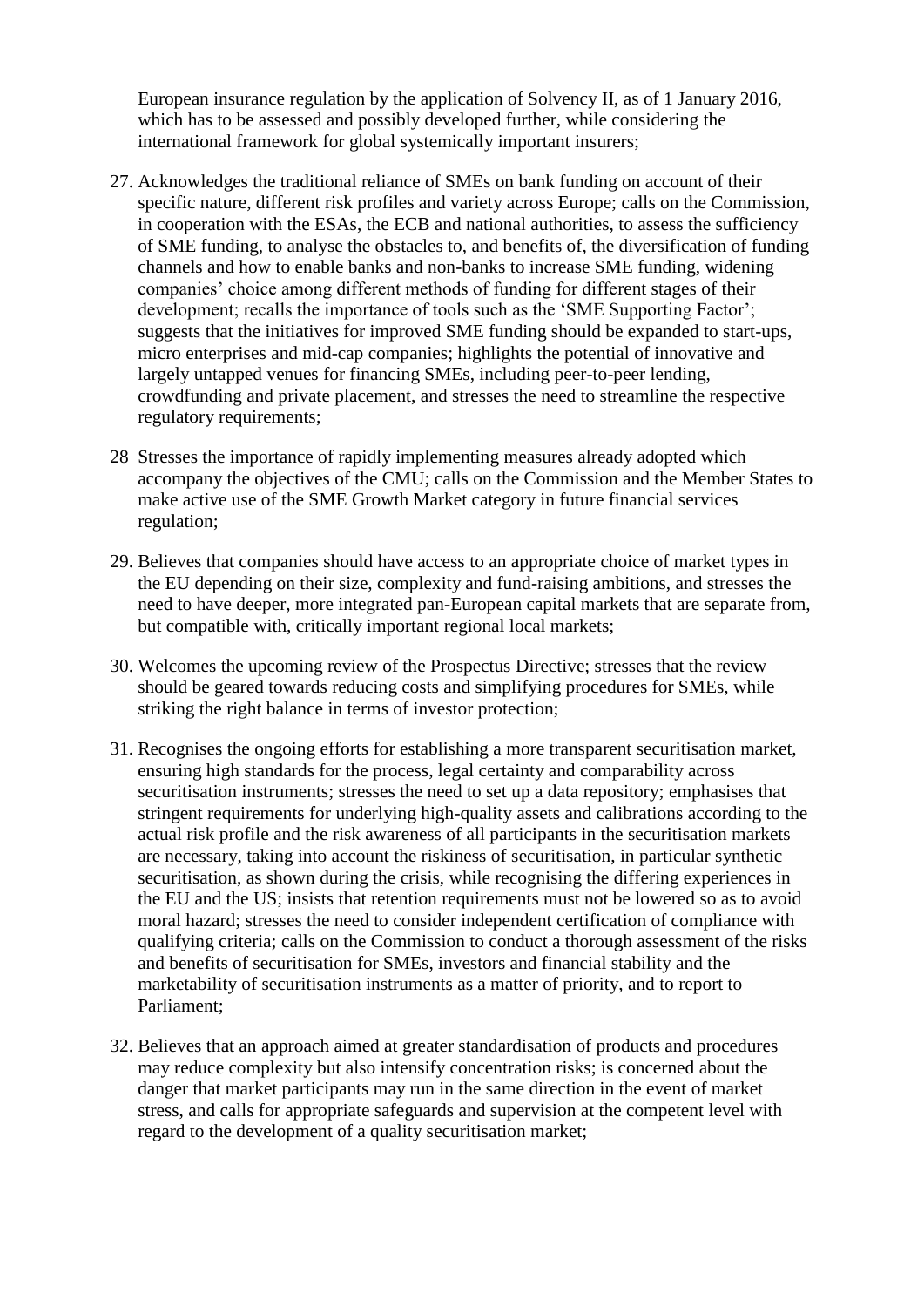- 33. Underlines the need to streamline the content and frequency of reporting requirements and reporting fields, including by providing entities with one point of contact, in order to avoid any duplication of requirements and reporting channels; calls on the Commission, the ESAs and SSM to examine what data are actually needed, to align templates and provide simplifications and, for SMEs, exemptions; underlines that reporting data is of best use to supervisors if it can be interrogated and is internationally consistent; considers it necessary to apply a proportionate approach in the development of the Analytical Credit Dataset (AnaCredit); believes that the scope and the level of granularity has to be further assessed as regards its costs and benefits;
- 34. Asks the Commission and supervisors to address the interaction between International Financial Reporting Standards (IFRS) and prudential requirements, as more coherence would serve both the economy and the prudential supervisor, and to review the impact of tax accounting on own funds; supports attempts to harmonise the definition of nonperforming loans;
- 35. Calls for a considerable reduction in the debt-equity bias so as to enhance economic resilience and capital allocation, and to strengthen the CMU, which will make equity more attractive to issuers and investors; underlines that a transaction tax affects market liquidity, especially in the short term, while also contributing to limiting excessive speculation;
- 36. Stresses that, in addition to regulation and supervision, efforts towards a cultural change in the financial sector have to be pursued further; calls on all actors in the financial sector, including banks, non-banks, national central banks and the ECB, to work towards a cultural change and a culture of compliance within their organisations that puts the interest of customers first, ensures a system of liability for responsible key managers and a longerterm orientation of financial market participants, and contributes to the diversity of funding sources; stresses the benefits of a long-term partnership approach to funding and a diversified European banking sector with an important role of relationship banking for consumers and micro, small and medium-sized enterprises, in particular in terms of reducing asymmetries in information, thanks also to instruments available through new digital technologies;
- 37. Calls for the promotion of additional rating providers with a view to increasing competition in a highly concentrated market; recalls that the Commission is due to publish a report on the appropriateness and feasibility of supporting a European Public Rating Agency for sovereign debt and/or a European credit rating foundation for all other credit ratings by the end of 2016; criticises the high level of costs incurred by SMEs when obtaining an external credit rating; stresses the need to further explore how SMEs can be rated in a comparable and affordable way, including the advanced internal rating-based (AIRB) approach; calls on the Commission to continue its efforts to bridge information asymmetries;
- 38. Calls for a stronger focus in policy-making on the global competitiveness of the EU financial sectors, while avoiding a regulatory race to the bottom and without detriment to financial stability and consumer protection; underlines that an EU-wide CMU must be seen in the context of improving the competitiveness of European business and the EU economy; emphasises that an effective financial sector is a necessary condition for efficient capital allocation and thus growth;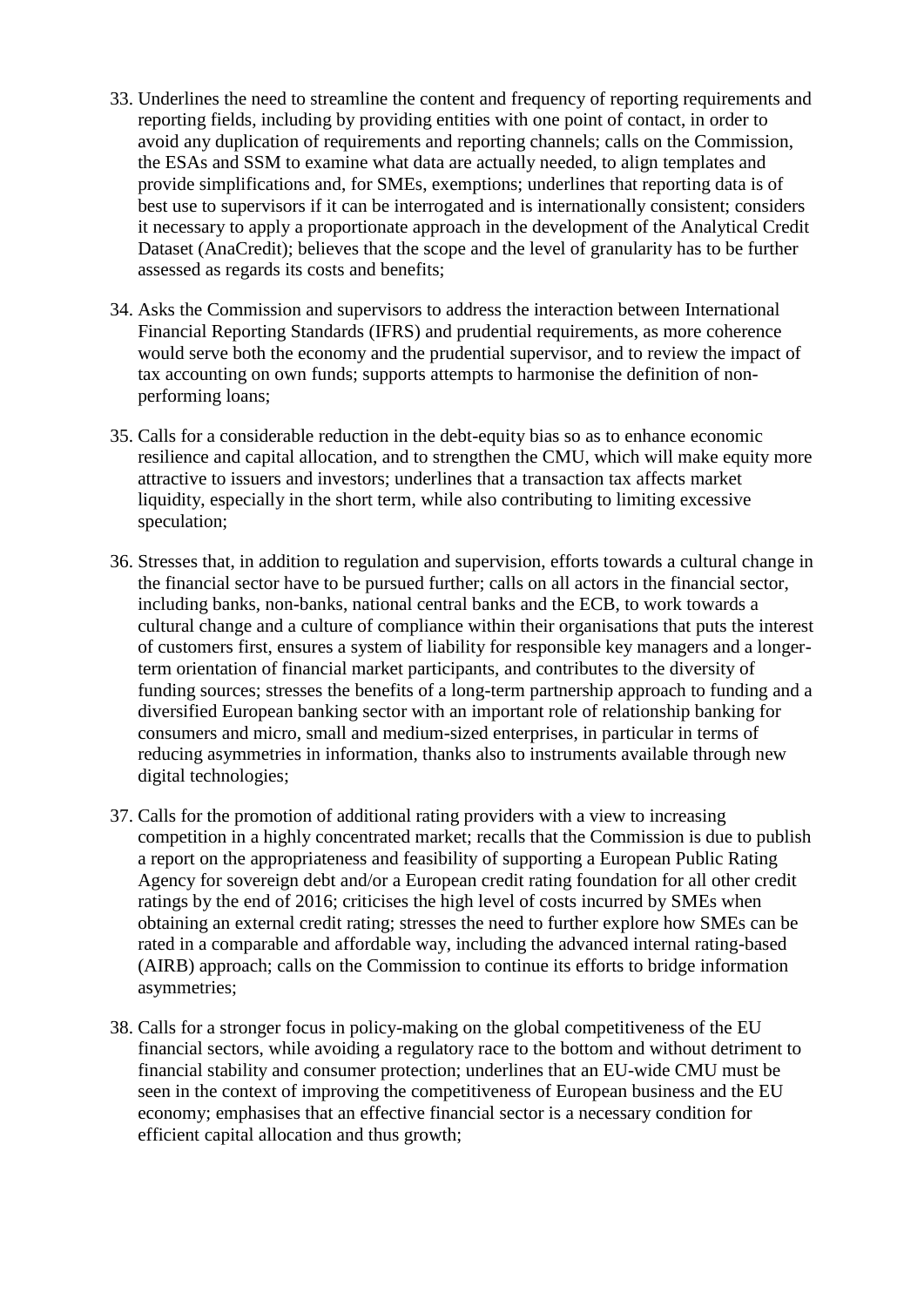- 39. Underlines the importance of the international framework with respect to its scope, methodologies and implications for the EU framework; calls on the Member States, the Council, the Commission and ESAs to streamline the EU position, with a view to increasing its influence and promoting the legislation it has adopted through a democratic process; stresses the need to achieve consistency of new regulation, both with the European *acquis* and with international guidance, and proportionate implementation, including in scope, to avoid unnecessary divergences and duplication in legislation; believes that these are prerequisites for succeeding in the overarching goals of promoting long-term global stability, keeping Europe as an attractive place for international investors and avoiding unnecessary adverse impacts on the competitiveness of the EU financial sectors; recalls the principle of sincere cooperation between the Union and the Member States, referred to in Article 4(3) of the Treaty on European Union; believes that the ESAs should be involved in the discussions on global regulatory principles within the international standard-setting bodies; stresses that the regulatory dialogue with the US should be further strengthened; reiterates, in this context, that financial services regulatory matters should be included in international negotiations where appropriate;
- 40. Underlines that equivalence decisions are needed in addressing obstacles regarding market access and the respective regulatory frameworks, bearing in mind that such unilateral decisions must benefit European businesses and consumers and that equivalence with other jurisdictions has the potential to increase capital inflows and attract further investment into Europe; underlines the need to evolve towards a consistent and coherent system of sensible recognition of each other's equal or similar standards;
- 41. Asks the Commission to propose a consistent, coherent, transparent and practical framework for procedures and decisions on third-country equivalence, taking into account an outcome-based analysis and international standards or agreements; calls for all equivalence decisions to be adopted by means of delegated acts; considers that the ESAs should play an appropriate role in aligning assessments of third countries for equivalence decisions;

#### *Better EU financial services regulation*

- 42. Believes that better financial regulation implies a robust framework and starts with Member States applying the current *acquis*; stresses that effective, efficient and consistent implementation of the legislation is crucial and calls on the Commission for regular reports to Parliament on the state of transposition and implementation of the legislation, and where applicable, the infringement proceedings brought against Member States; urges the Member States to properly enforce the legislation; considers that gold-plating does not facilitate the functioning of the internal market and competition; considers that attracting business through the discretionary use of lower standards does not facilitate the functioning of the internal market either; asks the Commission to come up with a thorough analysis and report of all gold-plating measures taken by Member States in the field of financial legislation and to submit them to Parliament by the end of 2016;
- 43. Calls on the Member States to commit to respecting the deadlines set for the transposition of directives since, in addition to being a legal requirement, this is key in order to avoid undue delays in the full implementation of legislation, as well as its partial or uneven application across the Union, which might result in the absence of a level playing field for the different actors involved and in other types of distortions;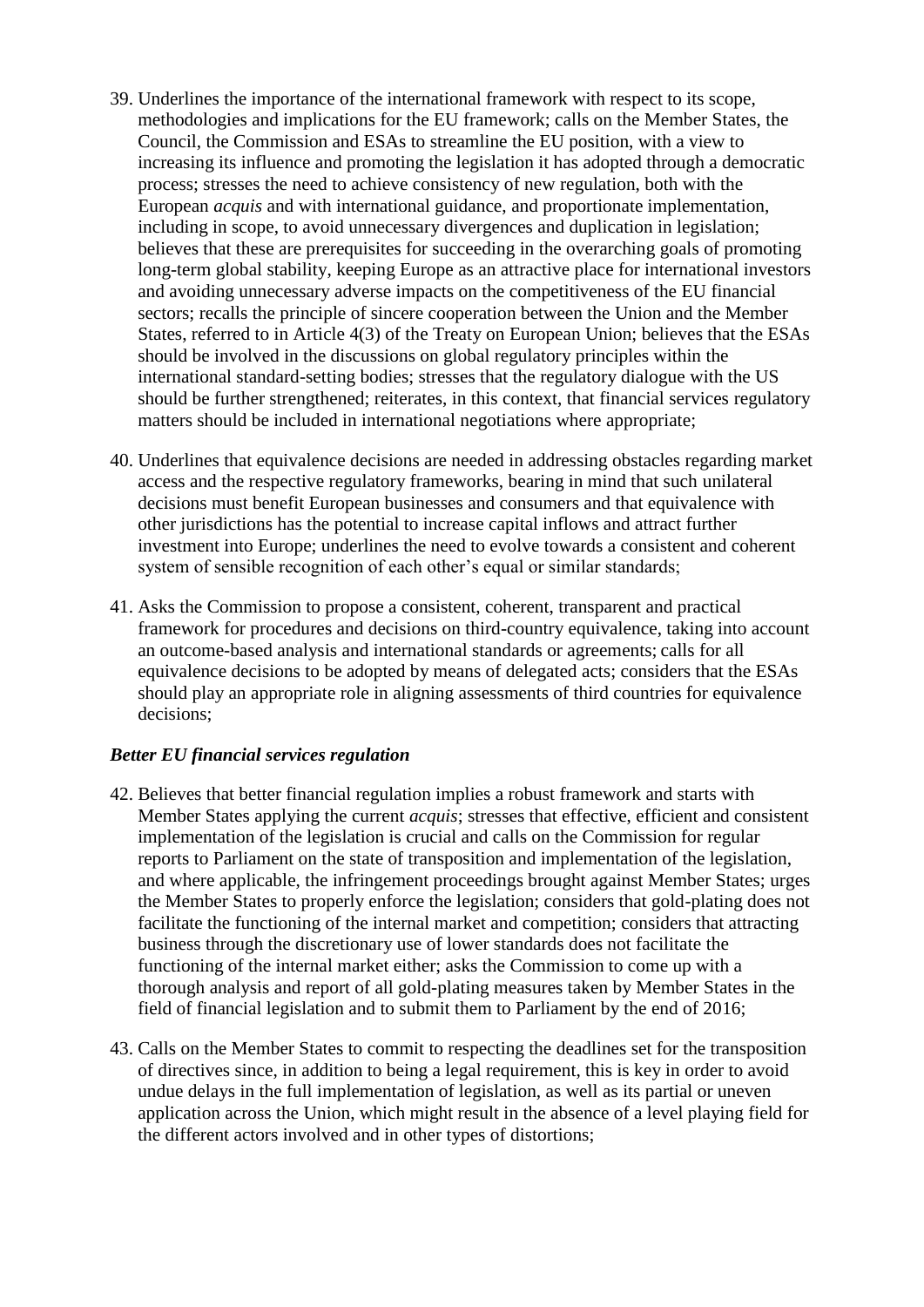- 44. Highlights the need for better quality and cross-sectoral coordination in the Commission's or the ESAs' drafts and drafting processes, encompassing timing, prioritisation and the avoidance of overlaps; stresses that this should avoid any duplication of the basic act in delegated acts, but also avoid political decisions which should be resolved within the basic act from being left to the delegated acts;
- 45. Calls on the Commission to enable the early involvement of all relevant stakeholders, including at the level of experts groups; urges the Commission to ensure balanced participation in consultations by reflecting the diversity of stakeholders, and by facilitating and providing better conditions for the participation of small stakeholders representing business, consumers and civil society, including the way consultations are organised and questions asked;
- 46. Welcomes the objectives of the better regulation agenda; acknowledges the general need to examine the fitness of regulation now and in the future; however, this fitness cannot be decoupled from the functioning of the financial sector as a whole; underlines the role of REFIT in achieving efficient and effective financial services regulation that takes due account of the proportionality principle and in supporting the stocktaking exercise; calls for Parliament to have a bigger role in the decisions and assessments intrinsic to REFIT; recalls that the focus must be on improving regulation, not deregulating; stresses that ensuring transparency, simplicity, accessibility and fairness across the internal market should be part of the better regulation agenda for consumers; stresses also that the EU must not create an unintended compliance burden in the drive to bring about greater harmonisation under the CMU;
- 47. Believes that the ESAs and SSM have a crucial role to play in achieving the objectives of better regulation and supervision; highlights the role of the ESAs and the SSM in ensuring coherence and consistency between different pieces of legislation, in reducing uncertainty and regulatory arbitrage and in fostering mutually beneficial cooperation among market participants; stresses that the ESAs and SSM have to be adequately funded and staffed if they are to fulfil the tasks given to them by the co-legislators;
- 48. Highlights that the revision of the ESA regulations must reflect the accountability and transparency provisions for enhanced scrutiny by Parliament, as laid down in the SSM and SRM regulations, and must reinforce the independence of the ESAs from the Commission; considers it necessary to explore possibilities for facilitating greater ESA participation at an advisory level during the level 1 phase while respecting the prerogatives of the co-legislators;
- 49. Stresses the need to respect the interplay, consistency and coherence between the basic acts and delegated and implementing acts; stresses again that political decisions have to be made by the co-legislators within the basic act, and should not be left to the delegated acts, which are meant 'to supplement or amend certain non-essential elements of the legislative act' (Article 290 of the Treaty on the Functioning of the European Union); insists that the Commission and the ESAs, when drafting delegated and implementing acts and guidelines, stick to the empowerments laid down in the basic acts and respect the colegislators' agreement; regrets that in the past the supervisory authorities, in drawing up implementing acts, have not always adhered to the mandate set out by the European legislators; deplores that the coordination between the Commission (delegated acts) and the ESAs (technical standards) is insufficient and may therefore negatively affect the quality of compliance, particularly where detailed requirements are not adopted until shortly before the implementation deadline of the basic act;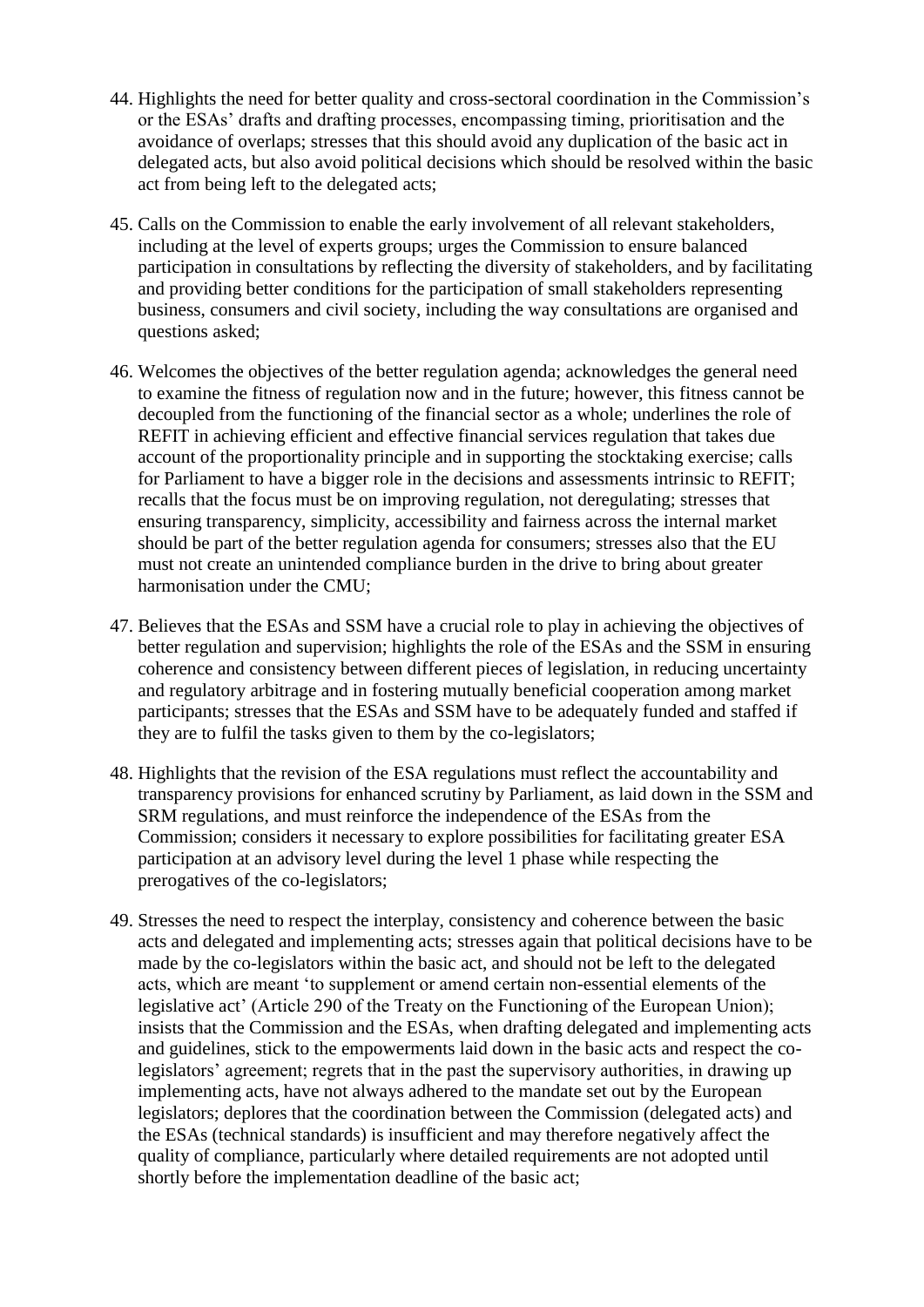- 50. Calls on the Commission to fully unbundle both delegated and implementing acts and to avoid package approaches in order to allow for the timely adoption of those acts;
- 51. Calls on the Commission to make any amendments made to the draft regulatory technical standards (RTS) and implementing technical standards (ITS) submitted by the ESAs transparent to the co-legislators and stakeholders;
- 52. Emphasises that an early legal review by the Commission should not reduce either the transparency of the process vis-à-vis Parliament or Parliament's right to be consulted; requests that during the drafting process the ESAs proactively provide Parliament regularly, comprehensively and without delay with provisional drafts and interim information on the progress of work and consult Parliament thereon;
- 53. Calls on the Commission and the ESAs to fully respect the deadlines for submission set by the co-legislators and to immediately provide the co-legislators with an explanation when a deadline is not expected to be met;
- 54. Reminds the ESAs that technical standards, guidelines and recommendations are bound by the principle of proportionality; calls on the ESAs to adopt a careful approach to the extent and number of guidelines, particularly where they are not explicitly empowered in the basic act; notes that such a restrictive approach is also required in view of the ESAs' limited resources and the need to prioritise their tasks, whereby the practical limits of effective supervision must not be set by budgetary constraints, and asks that adequate resources be secured for ESAs so as to enable them to carry out reliable, independent and effective supervision in the performance of their mandate;
- 55. Calls on the ESAs to make use of the their right to request information on how basic acts are applied by Member States and to conduct peer reviews more regularly on national competent authorities with a view to enhancing supervisory convergence across Member States:
- 56. Calls on the Commission and ESAs to regularly publish consolidated versions of EU financial services regulations on their websites, including a summary which can be accessed and understood by businesses, consumers, civil society organisations and others; believes that the creation of a common register that includes references to national implementation would be an option worth exploring;

#### *The way forward*

- 57. Calls on the Commission and ESAs to conduct regular (at least annual) coherence and consistency checks, including on a cross-sectoral basis and on every draft legislative act, and on the implementation of adopted legislation, including RTS and ITS, and to dedicate resources to this activity;
- 58. Calls on the Commission and ESAs to conduct regular (at least annual) proportionality and effectiveness checks, particularly with regard to the requirements applicable to small and medium-sized market participants, and on every draft legislative act, and to dedicate resources to this activity; calls on the Commission to publish a Green Paper exploring new approaches to promoting proportionality in financial regulation;
- 59. Stresses that the impact of individual legislative measures differs from their cumulative impact; calls on the Commission services, in cooperation with the ESAs, SSM and ESRB, to conduct a comprehensive quantitative and qualitative assessment every five years of the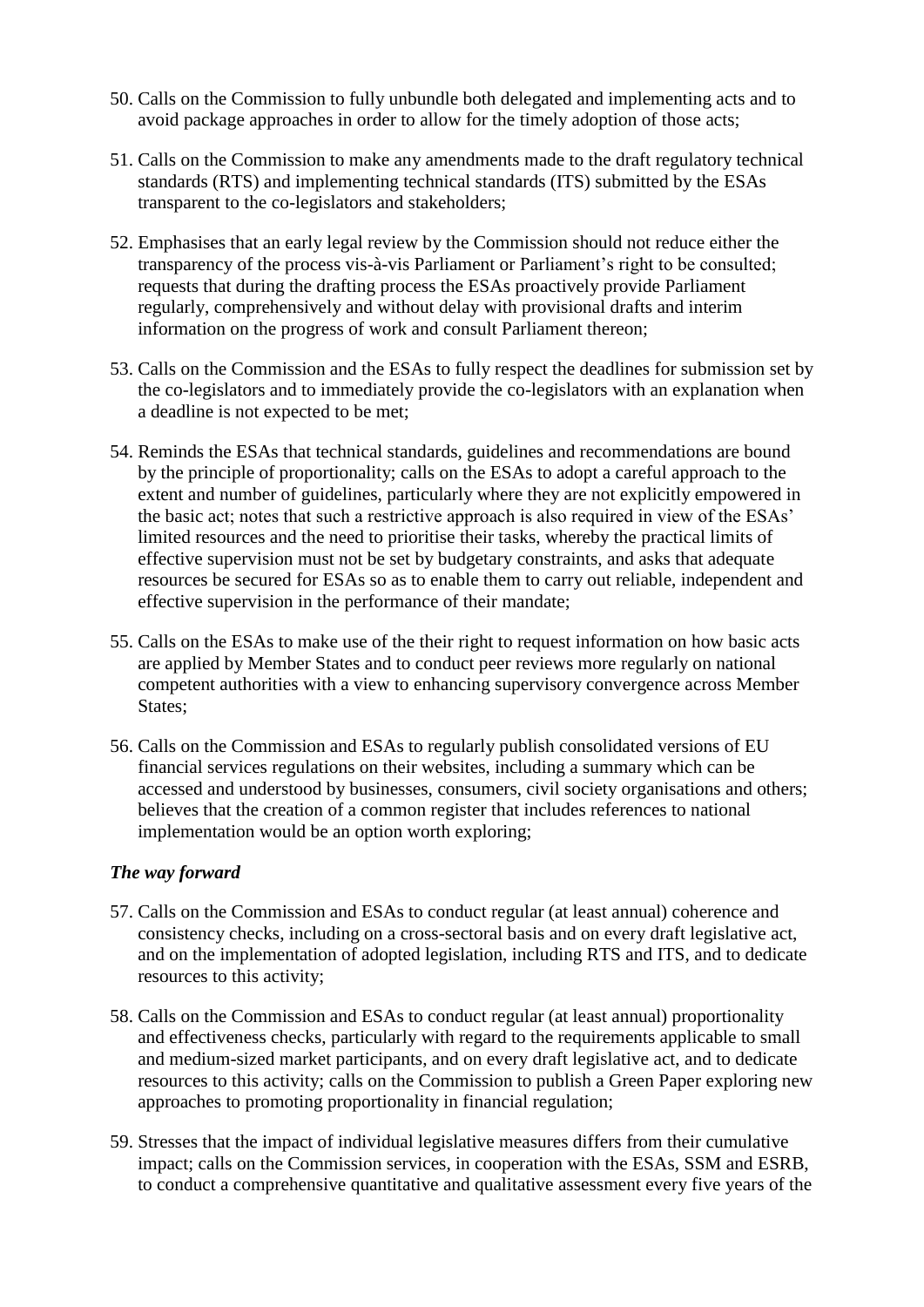cumulative impact of EU financial services regulation on financial markets and its participants at EU and Member State level in order to identify shortcomings and loopholes, to assess the performance, effectiveness and efficiency of the financial services regulation and to ensure that it is not impeding fair competition and the development of the economy, and to report back to Parliament; stresses the importance of performing detailed impact assessments and cost-benefit analyses for any future legislation in order to demonstrate the added value of legislation, in particular as regards economic growth and job creation; underlines that impact assessments and cost-benefit analyses should include thorough evaluations of the impact of Level-2 measures, which form a significant part of the EU financial regulatory framework; recalls that quantifying the impact of legislative measures might be difficult, in particular given that their benefits are difficult to measure, but methods for quantification should still be used;

- 60. Calls on the Commission services to complete the first assessment by the end of 2016 and to report on the overall impact and, in separate chapters, relying also on independent research, on the following:
	- the effects on the different financial sectors, including an appropriate differentiated breakdown of the market participants by size, complexity and business model, and on non-financial entities,
	- possible gaps and loopholes, while considering the possible development of new threats and risks as well as overlaps and unintended consequences,
	- the actual and expected economic effects, as well as the competitiveness of the European financial sector in the world,
	- the possibilities of benefiting the real economy, including SMEs, consumers and employment,
	- the need to further improve existing, and extend complementary, funding channels, including the effect on access to finance for SMEs and mid-cap companies,
	- the effects on supply and demand of long-term financing,
	- the effects on the allocation and diversification of assets and risks, and on the development of equity tier 1 to total asset ratios in financial institutions,
	- the effectiveness and appropriateness of the framework for retail investors, institutional investors and consumers and customers, including the framework on transparency,
	- the effectiveness of removing barriers to the single market, limiting regulatory arbitrage and fostering competition,
	- the overall effect on financial stability and moral hazard, including an assessment of the possible costs and risk of the lack of regulation, while taking into account the effective implementation of G20 recommendations, and the level of interconnectedness between financial firms,
	- the impact on financial stability of IFRS fair value accounting compared with prudent accounting,